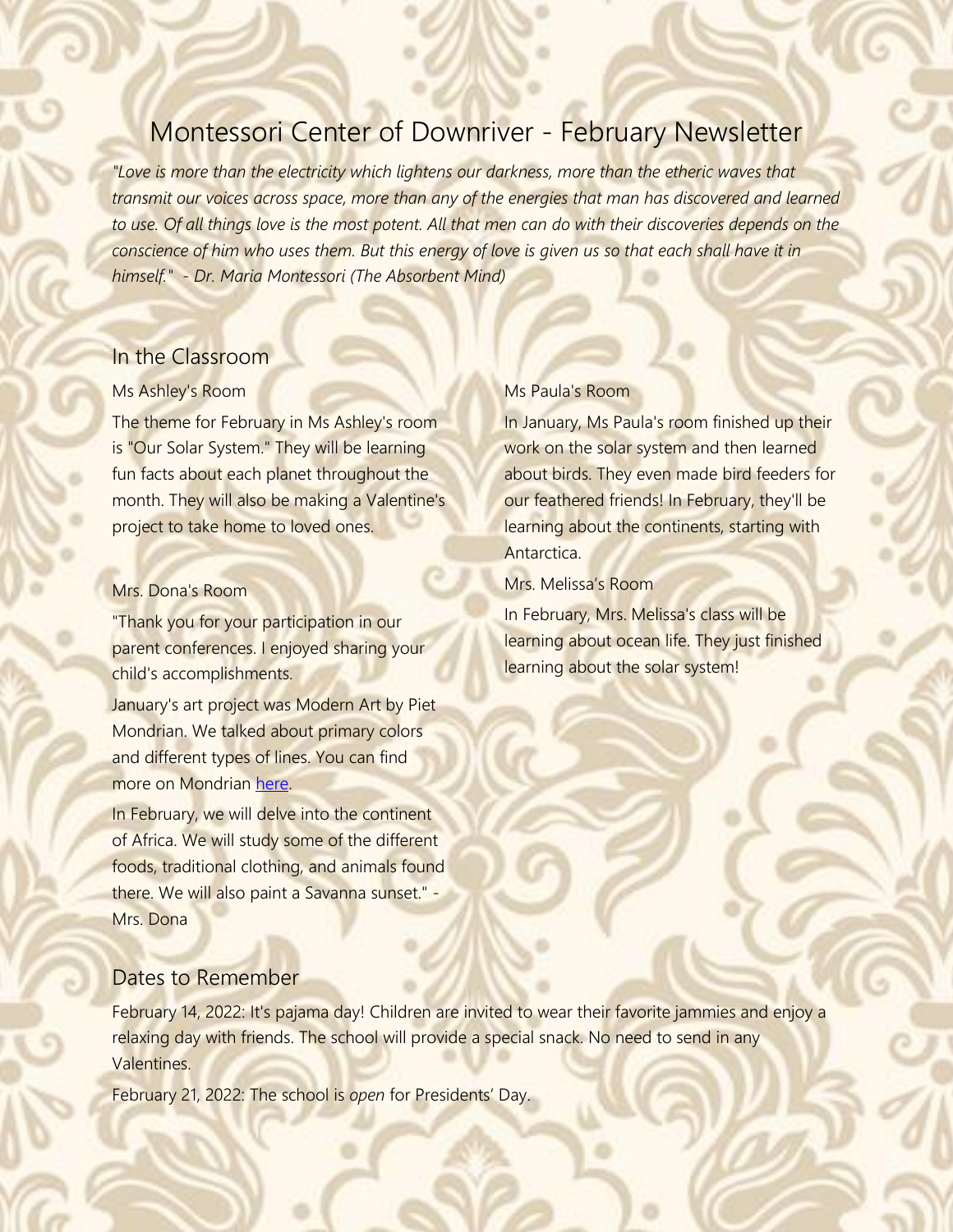# **Announcements**

- 1. Please be sure that we have your correct email address on file. You can check this in your profile on the Procare app. Let us know if you'd like to change it.
- 2. Are you concerned about your child's screen time? Not sure how much is too much? The American Academy of Pediatrics has [a great tool](https://www.healthychildren.org/English/media/Pages/default.aspx#home) for creating a family media plan.
- 3. Many of us (myself--Ms April--included) are currently dealing with kids who are in the process of dropping naps. It can be a difficult transition--for everyone! We will work with you to help transition your child away from naps if need be; just let us know. Here's some [extra info](https://www.sleepfoundation.org/children-and-sleep/when-do-kids-stop-napping) on how to drop naps and increase nighttime sleep.
- 4. Registration for our summer program is currently open only to enrolled families. However, we will be opening registration to our wait list on March 2nd. If you'd like to register and have not yet done so, please do so as soon as possible using this form. We will reach out to you soon about fall registration.

# Fun at Home

### Heart Weaving

Weaving makes a fun and easy Valentine's Day craft. Simply cut a heart out of a paper plate (or sturdy paper, felt, etc.), punch out holes along the plate's parameter (use a heart-shaped hole punch if you have one), and have children weave colored yarn/string through the holes.

# Montessori Philosophy

Work: Purposeful activity. Maria Montessori observed that children learn through purposeful activities of their own choosing. Montessori schools call all of the children's activities "work." While "work" sounds like a serious endeavor, Dr. Montessori observed that children exhibit joy and experience this purposeful activity as play.

Work cycle: Within the prepared environment of the Montessori classroom, children are taught to complete a work cycle which includes 1) choosing an activity; 2) completing the activity to completion (perhaps repeating the full sequence of the activity multiple times), cleaning up and returning the materials to the proper place; and 3) experiencing a sense of satisfaction to have fully completed the task.

# Local Events and Resources

1. Gleaners is doing a drive-thru food distribution in Wyandotte on 02/04/2022 and 02/18/2022 from 9:00am to 11:00am at the Yack Arena. Families can receive a box of fresh produce and shelf-stable goods. No registration necessary.